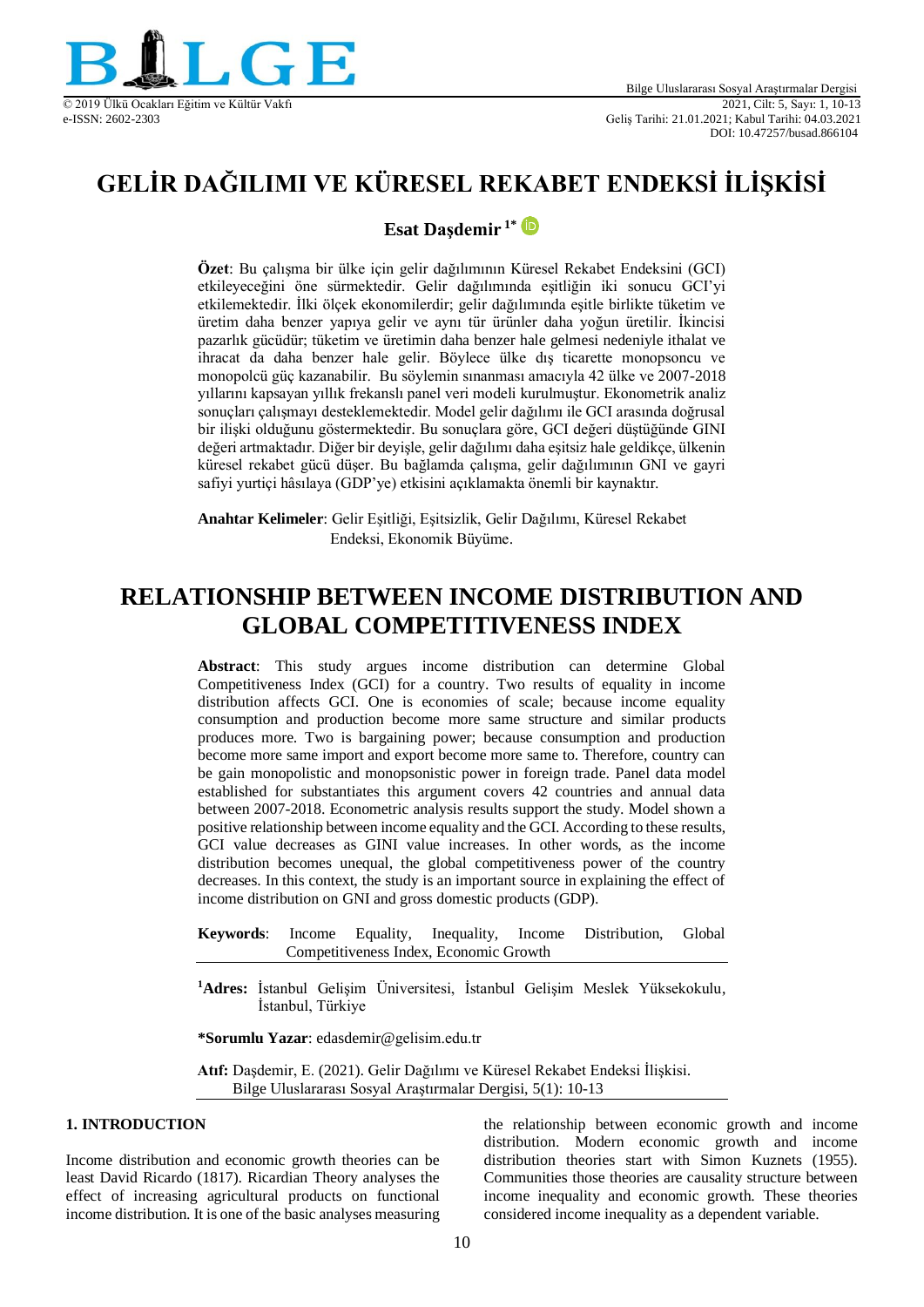But studies in recent decades asked that question; "may income distribution can effect economic growth?". There are four different answer of this question. 1- income equality negatively effects on economic growth (Welch, 1999, p. 2), 2- income equality positively effects on economic growth(Brown & Pickett, 2017, pp. 24, 25), 3- equality doesn't affect economic growth(Banerjee & Duflo, 2003, p. 267; Günther Rehme, 2007, p. 507). And 4- some research suggests both fully income equality and inequality creates same negative effects on economy (Murphy et al., 1989, p. 553).

This study clearly suggests income equality for the purpose of increasing economic growth. Similar studies making the same suggestion in literature addressed economic growth within the framework of sustainability. The causality relationship between equality and economic growth in these studies established by linking the elements that provide educational and cultural progress.

In the Turkish literature, it is claimed that income distribution increases economic growth by affecting competitiveness. According to this study income distribution affects competitiveness of country by putting the consumption structure into a more similar structure. As the consumption of the individuals of the country becomes more similar, the results listed below occur and increase the global competitiveness of the country (Daşdemı̇r, 2018, pp. 467, 468).

1) External economies of scale: When individuals consume the same or similar products, the variety of products in the economy will decrease and the production amount of similar products will increase. This transformation increase productivity by external economies of scale.

2) Bargaining power: Income equality provides import more specific goods and services with more quantity. Thus, reduces the variety of imports. That's gives the country monopsonist power in international trade. Similar thing valid in exports. Because of internal demand become more similar, domestic production focuses on similar products. The change in the domestic production structure also changes the export structure. Since domestic production is similar, export goods become more similar. This situation gives the country monopolistic power in foreign trade.

3) Government expenditures: It is impossible to equality in income distribution without government (Yay ve Şataf, 2018 p. 3), and equalizing income distribution also increases the efficiency of government expenditures. With income equality citizens' expectations from public services become more similar. That provides government expenditures more efficient.

4) National awareness raising and migration prevention: When domestic revenue distributed equally citizens' national awareness increases. That's prevent citizens' immigration to another country or area and prevents regional income inequality (Daşdemı̇r, 2017, p. 753). It is known that the migration trend affects the income distribution negatively. The source of social and environmental problems, especially terrorism (Dora, 2021, pp. 143-145), can be shown as migration trends. It is also observed that these problems are deepening with open door policies (Dora,

2020a; Dora, 2020b). Inequality of income distribution is among these problems. In the literature, the reason for the reverse relationship between migration trends and income distribution is taken as migration tendency. This study argues that income distribution will cause migration tendency. Because of difficulties in practical and inefficiency immigration policies are not useful (Dora, 2020c). This study proposes income distribution as a policy tool for the immigration problem. Therefore, more equal income distribution will increase the awareness of citizenship and regional loyalty in individuals; it will reduce the migration tendency of individuals.

5) Reduces conflict of interest between classes: More equal society means more integrated individuals and classes based on the social division of labour. This reduces conflict of interest between classes in the country, and they are focus on regional conflicts of interest, making healthier decisions in the international economy. In other words, the factors of production in the country will be in harmony of interest in order to benefit from international conflicts of interest (Daşdemir, 2019, pp. 12, 13).

Income equality can positively affect regional sustainable competitiveness (Rizzi et al., 2015, p. 316). But in this study, income equality affects the directly global competitiveness within the dynamics listed above.

#### **2. MATERIAL AND METHOD**

Theoretical argument in study tested with panel data analysis. Scale of the analysis is 42 countries and 2007-2018. Information about variables using in model gives below.

| Variable<br>Name | Definition                           | Source                  |  |
|------------------|--------------------------------------|-------------------------|--|
| <b>GCI</b>       | Global<br>Competitiveness Index      | World Economic<br>Forum |  |
| <b>GINI</b>      | GINI index                           | World Bank              |  |
| GDS              | Gross domestic<br>savings (% of GDP) | World Bank              |  |

In the predicted model, the existence of unit and time effects were tested. And it is understood that the unit effect is valid. Depending on the relationship between unit effects and explanatory variables, one of the fixed or random effects methods should be chosen. For this purpose, Hausman (1978) test was carried out. Robust Hausman test results, which should be used in case of deviations from the assumption, were used to decide. According to the Robust Hausman test results, the null hypothesis could not be rejected. Therefore, both fixed and random effects models are valid, but random effects models are effective. These tests and their results are shown in the table. All estimations and tests were carried out using the STATA 16 Package program.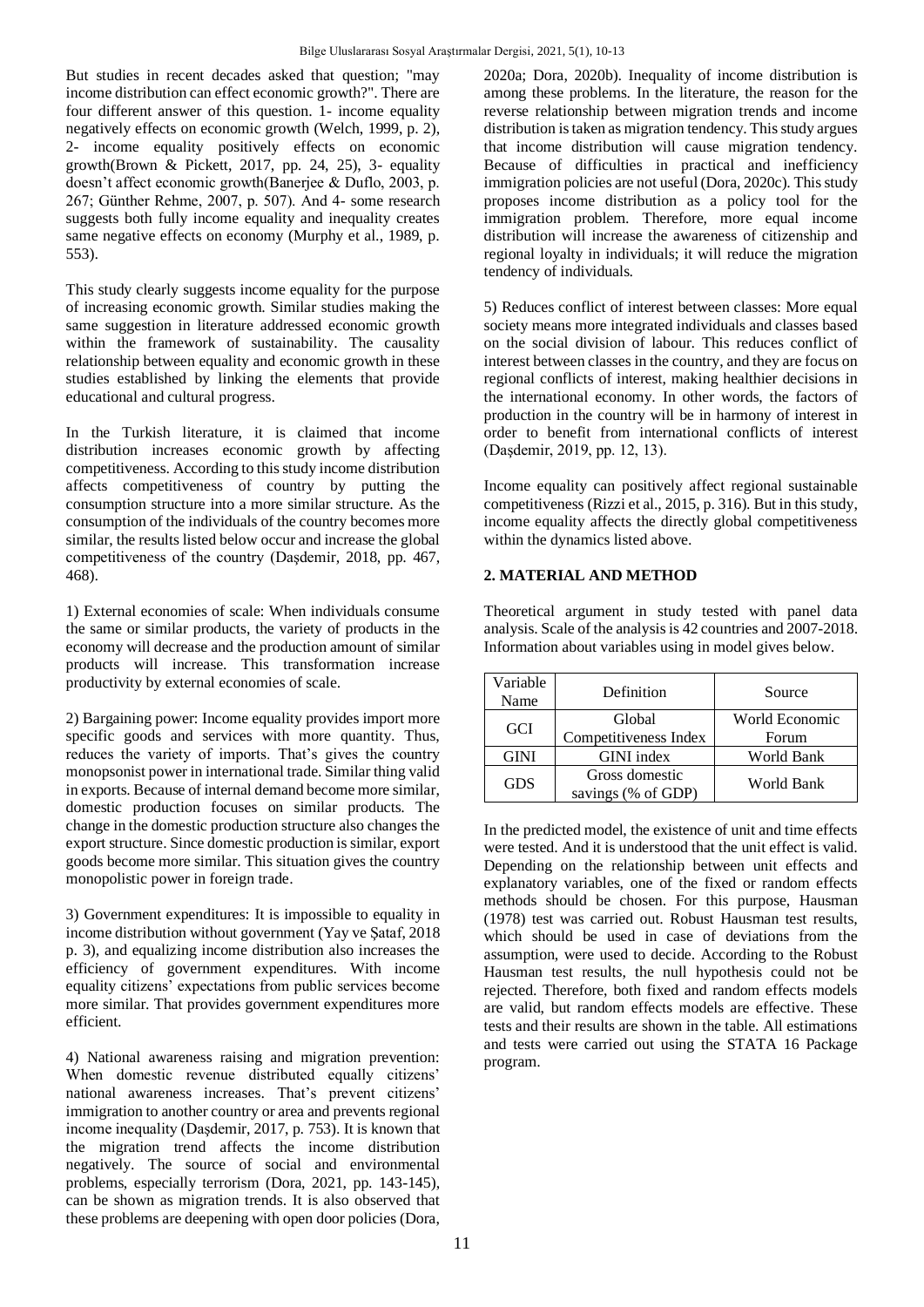| Test                      |            | P<br>Value | Result                                                     |  |
|---------------------------|------------|------------|------------------------------------------------------------|--|
| Jnit Effect               | F Test     | 0.000      |                                                            |  |
|                           | LM<br>Test | 0.000      | Null Hypothesis Reject: Unit<br><b>Effect Exist</b>        |  |
|                           | LR<br>Test | 0.000      |                                                            |  |
| Time Effect               | F Test     | 0.922      | Null Hypothesis Can't Reject:<br>Time Effect Doesn't Exist |  |
|                           | LM<br>Test | 1.000      |                                                            |  |
|                           | LR<br>Test | 1.000      |                                                            |  |
| Hausman<br>Test           |            | 0.001      | Null Hypothesis Reject:<br>Random Effect Doesn't Valid     |  |
| Robust<br>Hausman<br>Test |            | 0.103      | Null Hypothesis Can't Reject:<br>Random Effect Does Valid  |  |

The model where the unit effects are valid is as follows.  $LGCI_{it} = \beta_0 + \beta_1 LGINI_{it} + \beta_2 GDS_{it} + M_i + \mu_{it}$ 

The "L" sign in front of the variables indicates that the logarithms of the variables are taken. Logarithmic values of GCI and GINI variables were used in all analyses. "t" time, "i" unit, " $M_i$ " unit effects, " $\mu_{it}$ " error terms, " $\beta_0$ " constant, and symbols given before the variables represents the coefficient of that variable.

Based on the theory, the expected LGINI value is negative. And the coefficient of the GDS variable used as the control variable is expected to be positive.

Since the effective method is random effects, deviations from the assumption in the model are tested accordingly. Results are given in the table below.

| <b>Regression</b><br><b>Method</b> |                                                            | <b>LGINI</b> | GDS               | Constant | $\mathbf{R}$<br>Squar<br>ed |
|------------------------------------|------------------------------------------------------------|--------------|-------------------|----------|-----------------------------|
| Pooled OLS                         |                                                            | $-0.241*$    | $0.005*$          | 2.229*   | 0.470<br>*                  |
| Robust Pooled<br><b>OLS</b>        |                                                            | $-0.241*$    | $0.005*$          | 2.229*   | 0.470<br>*                  |
| Between<br>Regression              |                                                            | $-0.244*$    | $0.005*$          | $2.232*$ | 0.504<br>*                  |
| <b>Fixed Effect</b>                | Least<br>Squares<br>Shadowing<br>sensitivity               | $-0.103*$    | $0.002*$          | 1.704*   | 0.947<br>*                  |
|                                    | <b>Robust Least</b><br>Squares<br>Shadowing<br>sensitivity | $-0.103*$    | $0.002*$          | 1.704*   | 0.947<br>*                  |
|                                    | Within<br>Regression                                       | $-0.103*$    | $0.002*$          | 1.704*   | 0.052<br>*                  |
|                                    | Robust<br>Within<br>Regression                             | $-0.103$     | $0.002***$        | 1.704*   | 0.052<br>***                |
| Random Effect                      | Within<br>Regression                                       | -0.137*      | $0.002*$          | 1.928*   | 0.466<br>*                  |
|                                    | Robust<br>Within<br>Regression                             | $-0.137**$   | $0.002*$          | 1.928*   | 0.466<br>*                  |
|                                    | Generalized<br>Least<br>Squares                            | $-0.241*$    | $0.005*$          | $2.229*$ | ---*                        |
|                                    | Maximum<br>Likelihood<br>Estimator                         | $-0.133*$    | $0.002*$          | 1.913*   | ---*                        |
|                                    | Population-<br>Averaged                                    | $-0.133*$    | $0.002*$          | 1.913*   | ---*                        |
|                                    | Robust<br>Population-<br>Averaged                          | $-0.133**$   | $0.002*$          | 1.913*   | ---*                        |
| Driscoll-Kraay Standard Errors     | Pooled OLS                                                 | $-0.241*$    | $0.005*$          | $2.229*$ | 0.470<br>*                  |
|                                    | <b>Fixed Effect</b>                                        | $-0.103**$   | $0.002*$          | 1.816*   | 0.052<br>*                  |
|                                    | Random<br>Effect                                           | $-0.137**$   | $0.002\mathrm{*}$ | 1.928*   | 0.466<br>*                  |

\*: %1, \*\*: %5 and \*\*\*: %10 tolerance level

#### **3. RESULTS**

The outputs of estimating the model with various methods are given in the table below. LGCI is the dependent variable in all models.

In all estimation methods, there is an inverse relationship between GINI and GCI and a positive relationship between DGS and GCI. However, the model that should be interpreted due to deviations from the assumption is the Driscoll-Kraay Standard Errors model in the random effects method. According to this, 1% increase in GINI causes a decrease of about 0.14% in GCI. In other words,